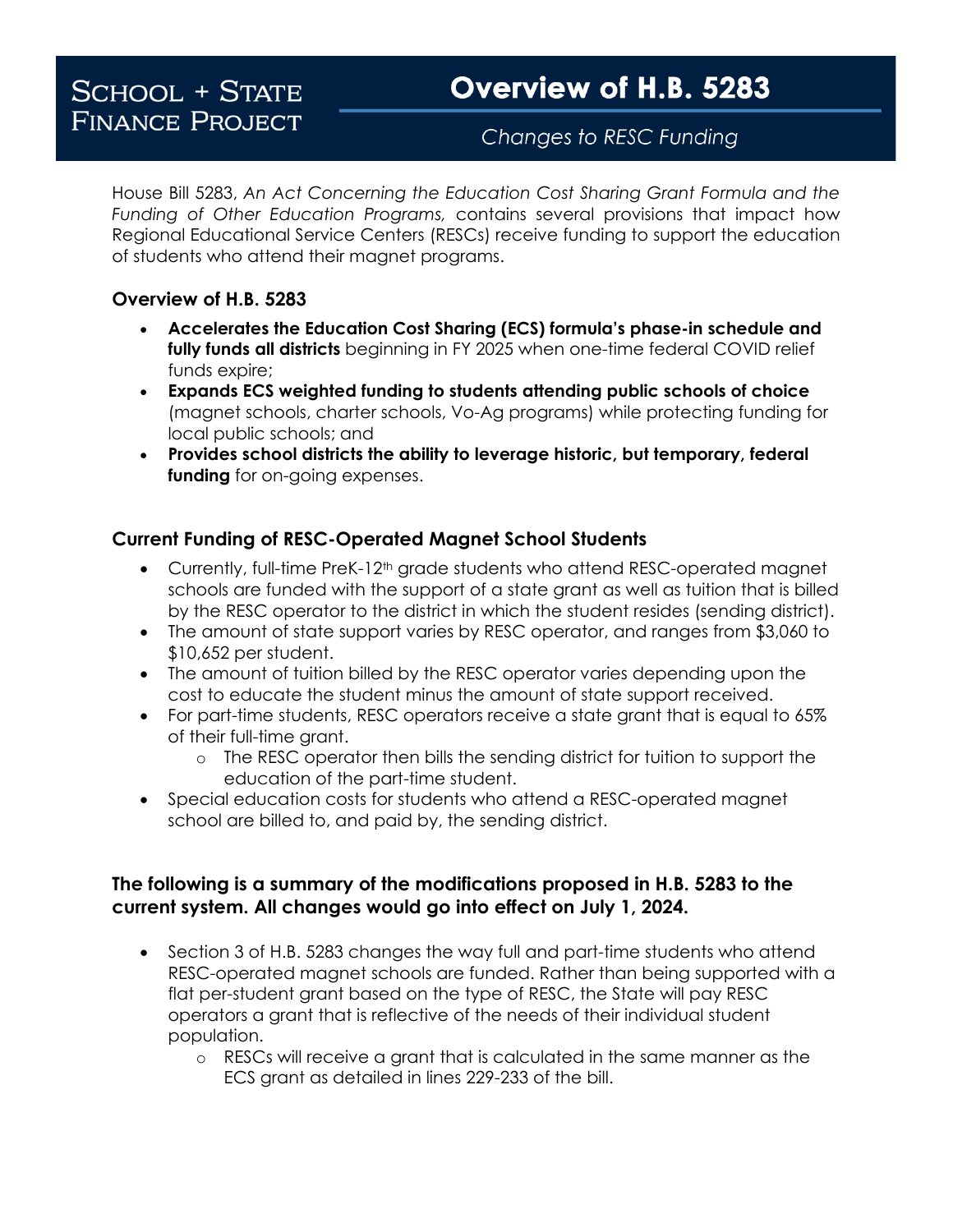- The formula begins with a foundation amount, or the cost to educate a student without additional learning needs (lines 162-169 of H.B. 5283).
- The bill provides annual increases to the RESC foundation level beginning in FY 2026 and annually thereafter.
- This results in RESC operators receiving increased grants annually in an amount equal to the five-year average growth in personal income or inflation, whichever is higher (lines 162-169).
- This spending growth metric is one that has been historically used by the State of Connecticut, most notably with the state spending cap.
- In FY 2026, the Office of Policy and Management estimates this growth will be 3.5%.
- o The foundation amount is multiplied by the total magnet school need students to determine the state grant for each RESC (lines 229-233).
	- The total magnet school need students is defined beginning on line 177 of the bill as follows:
		- The total number of students enrolled in the RESC-operated magnet school, plus
		- 30% of the number of students who are eligible for free or reduced-price Lunch (FRPL), plus
		- 15% of the number of students who reside in a district with concentrated poverty, which is triggered when more than 60% of students qualify for FRPL, plus
		- 25% of the number of students who are English Learners
		- RESC operators that assist the state in meeting its obligations pursuant to the decision in *Sheff v. O'Neill* are also provided an additional need student weight of 15% of each student who is enrolled in their schools (lines 177-216).
- The bill provides a hold harmless to all RESCs in lines 395-403 of section 5 to ensure no magnet school operator receives a per-student grant from the State, as a result of the modifications in the bill, that is less than the per-student total funding (state and local tuition for general education) that the operator received for the year prior to the bill's enactment.
	- o This hold harmless is in effect for FY 2025, and annually thereafter, and is based on FY 2024 per-student total funding.
- Since each RESC operator's grant will be annually calculated based on the RESC's student population, the flat per-student state grants that vary by RESC are eliminated in lines 381-707 beginning in FY 2025.
- Since each RESC operator's grant will be annually calculated based on the RESC's student population, and will be 100% paid for by the State, lines 855-859 delete the requirement that the sending district pay regular education tuition for the students who reside in their district and attend a RESC-operated magnet school.